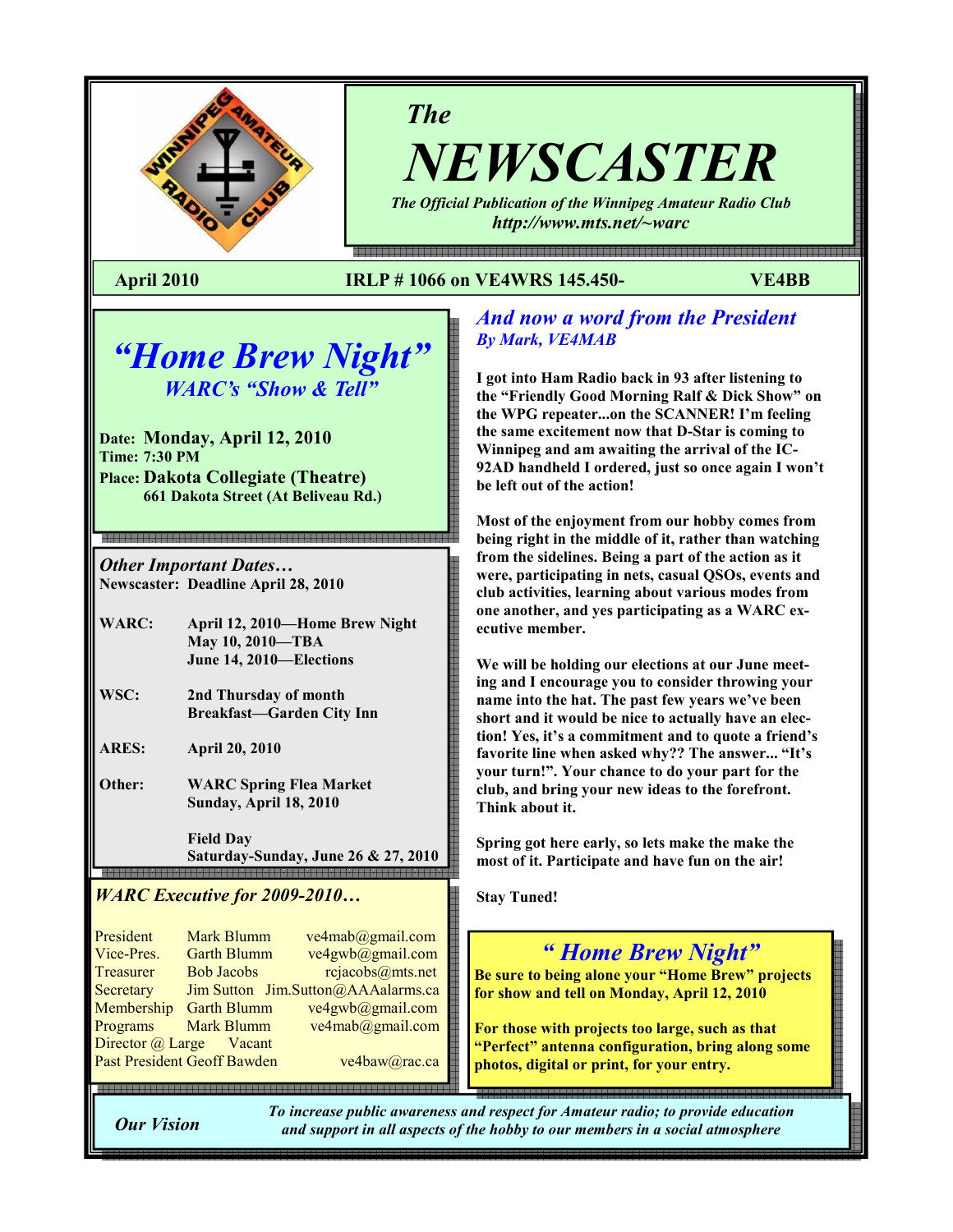### WARC Meeting Minutes, March 8, 2010 Taken by Jim, VE4SIG

#### Introductions

2

Approval of Minutes of Last Meeting – Moved by VE4HK; seconded by VE4RCJ

#### Secretary' Report No correspondence

#### Membership Report

84 paid & 14 complementary memberships for a total of 98 members

#### Treasurers Report

After expenses we have \$6777.49 on 24 Feb (to be confirmed by bank statement)

#### Flea market

(VE4HK) - moving ahead – still some tables left – don't forget not to park on Sturgeon Rd

Manitoba Repeater Society – (MRS) – AGM is Apr 13<sup>th</sup> at Norberry Glenwood CC 26 Molgat. Looking for volunteers for the executive.

#### Field Day –

2

435

VE4BDF is coordinating . VE4SIG will contact Fort Whyte to investigate it's availability. (done - and it's not available – now contact DND re Kapyong)

> DA CIDA C **Amateur Radio Service Centre Industry Canada**

P.O. Box 9654, Postal Station T Ottawa, Ontario, K1G6K9 Telephone: (613) 780-3333 Toll free: (888) 780-3333 Fax: (613) 998-5919 E-mail: spectrum.amateur@ic.gc.ca http://strategis.ic.gc.ca/epic/internet/insmt-gst.nsf/en /h\_sf01709e.html

> **IRLP Node 1066** 145.450 MHz-600 KHz (VE4WRS)

Comments or if you just want to reach us: Winnipeg Amateur Radio Club **C/O VE4WSC** 598 St., Mary's Road Winnipeg, MB R2M 3L5

うくしのかくりのかくりのか

 $DX -$ 

Solar Cycle 24 is well developed – you can hear Europe every morning.

On the ARRL SSB contest last weekend some people made 500 contacts. Many DXpeditions underway or starting – see the ARRL DX Bulletins for more details http://www.arrl.org/w1aw/dx/

#### ARES – VE4MBQ

Reports 18 ARES members and affiliates provide volunteer communication 6-7Mar at Camp Amisk for Scouts Klondike Derby. Event went very well. Use of commercial "Hat Clip" antenna mounts or homebrewed "Napady clip" (basically a coax extension cord) are key for operators to get out a good signal yet keeps their HTs inside their parkas when working in cold or incle3ment weather.

Several operation preparedness matters being worked on recently. Updated WpgARES Roster recently circulated to the membership, telephone fan-out has been updated. Station Check done at VE4EOC last week and station documentation updated. Programming for Mobile Radio Kit in WPS Command Unit updated earlier today along with documentation. Station testing will be done in the near future for VE4EMO and VE\$PSC stations.

City of Winnipeg Emergency Program recently indicated that an ICOM ED\_1 1.2GHz D\_STAR transceiver will be purchased for VE4EOC.

#### Manitoba Marathon (290 Jun) -

We still need at least 30 Amateur Radio Volunteers.

### $RAC -$

Some volunteer positions in Insurance, Member Services are available (reported previously)

### D-Star –

Don, VE4DWG and Wayne, VE4WR gave a quick overview of the D-Star system and why the City/ Province have decided to go ahead with a D-Star repeater. A future presentation on D-Star will be set up (hopefully for May).

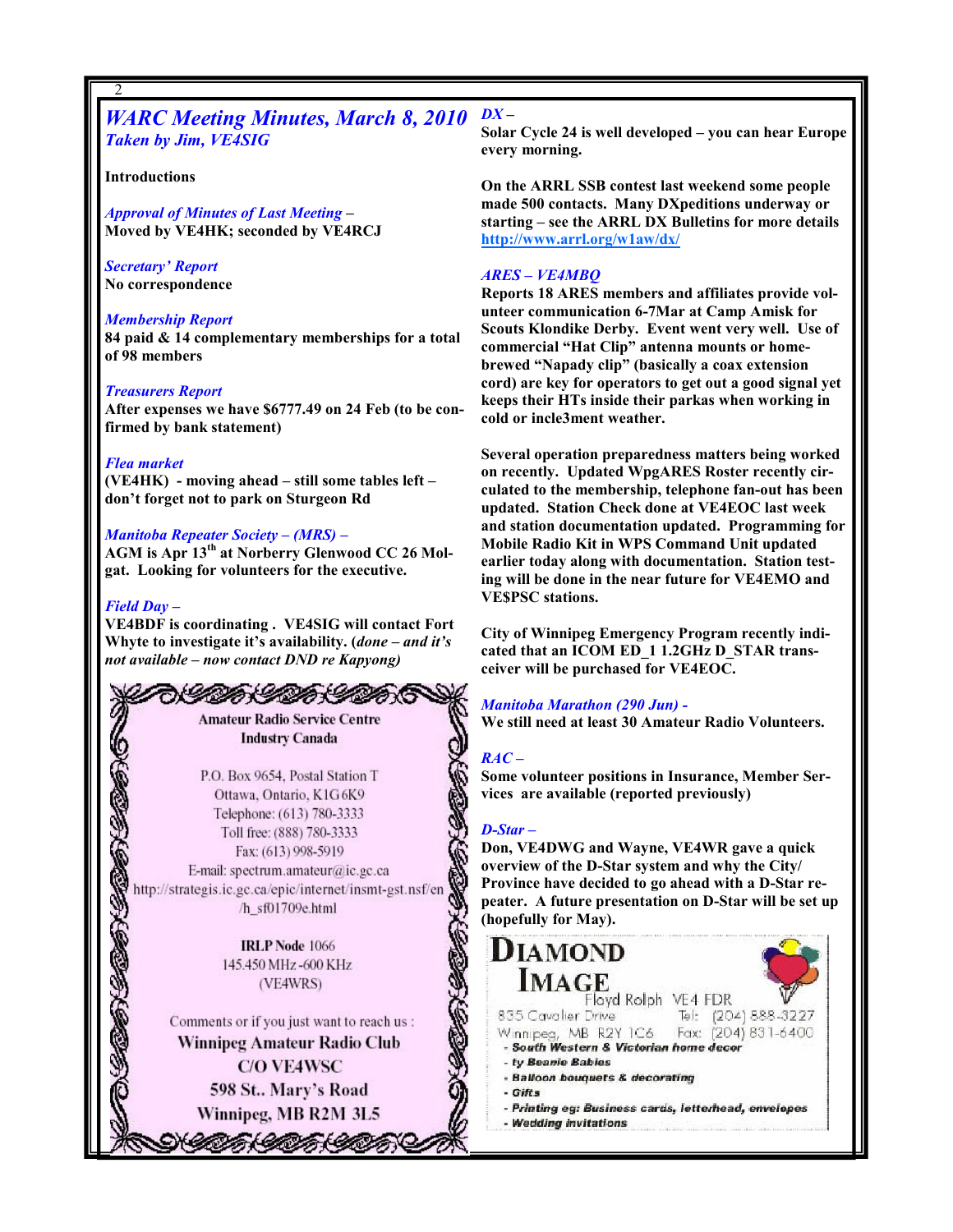### 3

#### Program –

A thrilling presentation on the Weak Signal Propagation Reporter (WSPR) program followed by some questions from the audience quickly revealed the depth (or lack thereof) of VE4SIG's knowledge.

#### Interested in WPSR ?–

Visit http://www.physics.princeton.edu/pulsar/K1JT/ wspr.html to download the program or http:// wsprnet.org/drupal/ to see the results.

#### Remember –

The next Meeting (April) is Homebrew Night and you no longer have to push, drag or carry it in! We'll happily watch video, slides or PowerPoint's of your project.

> Winnipeg Amateur Radio Club Spring Flea Market

Sunday April 18, 2010 Heritage Victoria Community Club 950 Sturgeon Road, Winnipeg, MB (2 Blocks north of Ness Avenue)

> CASH Door Prizes 1st Prize - \$ 100 2nd Prize - \$ 50 (Must be present to win)

Admission \$3.00 Doors open for coffee and socializing 9:30 am Vendor Setup 9:45 am-10:30 am Doors open for buyers 10:30 am-noon

Fill your pockets with loonies and toonies for the Winnipeg Ares silent auction.

Don't stop enroute at Timmies, or the golden arches or other coffee places. Ruth's kitchen will have the best coffee and muffins in north America. Enjoy an eyeball QSO before the buying frenzy begins!

 Tables: \$5.00 each for WARC members Commercial & non WARC members \$10.00

For Tables—Contact Ruth Mills VE4XYL by e-mail at ve4se@mts.net or call 204-837-6915

### We still need a few volunteers!

To volunteer or for info—Contact Dick Maguire VE4HK by e-mail at ve4hk@rac.ca or call 204-256- 3143

3

### **WPGARES** By Jeff, VE4MBQ Emergency Coordinator

Fifteen Winnipeg ARES members & affiliates provided Amateur Communications approximately 0830-1600h daily SAT 6 MAR & SUN 7 MAR for Klondike Derby at Camp Amisk. Photos are posted on Bob Poole VE4MAQ's web-site:

> http://picasaweb.google.ca/ bobpoole47/2010KlondikeDerby#

Thanks to VE4s:

WTF, KAZ, TRO, RLF, HK, GWN, HAZ, CIB, GWB, CDM, LDI, SBS, LIT, MAQ & MBQ.

Special thanks to: Fred VE4TRO for use of mast & 2m antenna for HQ Bob VE4MAQ for delivering & re-

turning the Boler as well as coordinating the event.

During our MAR General Meeting, Don Gerrard VE4DWG gave us a most interesting presentation on the proposed D-STAR System for Winnipeg and City of Winnipeg Emergency Preparedness Coordinator Randy Hull gave us a very concise presentation on 2009 Flood Operations in Winnipeg as well as an indication of what we should expect in Winnipeg this spring. Wayne Warren VE4WR took a few minutes to speak about some D-STAR hardware ideas. We are under time constraints to clear the meeting room by 2045h so Don's presentation was truncated (expect Part II in the fall) and the business meeting was rushed, on the other hand we can't complain about a room rental fee.

I don't recall ever running out of chairs at a Winnipeg ARES meeting before! It was nice to see ARES members from other units in the audience (I figured that there would be a lot of interest in D-STAR). Don's D-STAR presentation has been posted to the Winnipeg ARES web-site www.winnipegares.ca , scroll approximately half-way down our homepage.

Welcome to new Winnipeg ARES Members Ernelyn Hingada VE4DAE and John Howells VE4JAH.

We will have ARES members scheduled on-call to staff VE4EMO beginning 01 APR for at least two weeks (as of this writing at least half of our VE4EMO team is scheduled on-call). We will also have several ARES members pre-designated for certain duties supporting the City of Winnipeg Emergency Program however as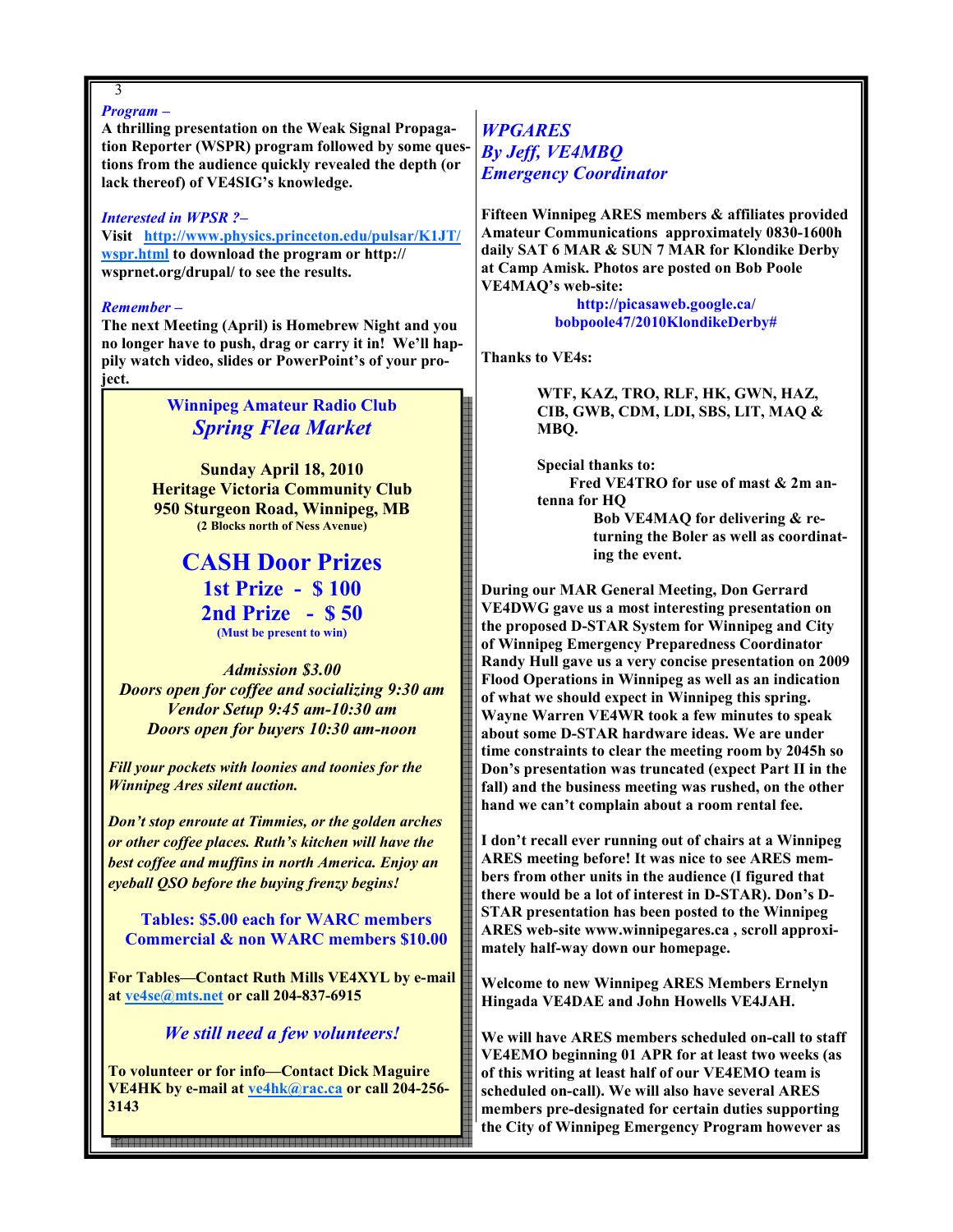4

of this writing few properties within Winnipeg likely require sandbagging and no mass coordinated volunteer effort is being contemplated (again that is the current situation as I write this – things can and do change). Outside of Winnipeg several other ARES units are in the midst of their planning process for possible spring flood operations. Some ARES members are being identified for GO Teams that could be deployed to cut-off rural communities if necessary.

Roswitha Napady VE4YYL has agreed to act as interim Fundraising Chair for the Winnipeg ARES Silent Auction at the upcoming WARC Flea Market 18 APR. Once the Spring Flea Market has wound up we need a new Fundraising Chair.

Our next General Meeting is TUE 20 APR 1900h at Sir Wm Stephenson Library 765 Keewatin St. John Jones, Director of the provincial Medical Transportation Coordination Centre is scheduled to give us a presentation on Using FleetNet radios.

In closing I wish to acknowledge Kent Hasse VE4KEH our hard-working webmaster who has a full-time job & a family to look after in addition to getting short-notice requests from me at times to post a particular announcement or document on our web-site.

### Manitoba Marathon By Jeff, VE4MBQ

Volunteer operators for the Manitoba Marathon SUN 20 JUNE are still needed. If able to volunteer or just looking for more information please send me an e-mail at the above address, call me up on VE4WPG or drop by The Arches on SAT morning.

A reminder to those who have already volunteered – Amateur Radio Briefing will be TUE 15 JUN 1930h Norwood Community Centre 87 Walmer (near Lyndale Dive). If you have volunteered for the Marathon but can't make the briefing please let me know in advance who will be attending in your place to take notes & pick up your materials.

It is assumed that all Amateur Radio volunteers have at least a 2m HT & spare battery packs – if you need a "loaner" let me know that in advance too please – there's not a lot of "loaner" gear out there.

### Volunteer form is available at

http://www.mts.net/~warc/VE4-Volunteer-2010.doc Submit is ASAP as an attachment to Jeff, VE4MBQ at: ve4mbq@mts.net

### Winnipeg Senior Citizens Radio Club A Registered Charity Serving Seniors by Ed Henderson, VE4YU

CHANGE is inevitable! Let's face it, Amateur Radio isn't what it was 50 years ago or even what it was 10 years ago. We must adapt to the changing role or perish. I was lucky to be a part of those 'glory days' of Amateur Radio and I cherish the memories.

Today, Ham Radio is not the "Communications of Choice" for day to day activity or for emergencies. But that doesn't mean it has lost its power or fascination for many. And Amateur Radio communications can still be a fun activity as well as a useful tool in critical situations The latter, however, requires utilizing innovation and exploring modern science techniques, i.e. use of digital data methods and satellite communications to be effective and useful

The Winnipeg Senior Citizens Radio Club, in case you aren't aware, is an organization that is unique in Canada. WSCRC is fortunate to have a full time location equipped with state of the art HF, VHF and Satellite equipment. We also have the expertise to make use of this equipment. As soon as weather permits, we will be resurrecting our antenna systems, HF & Satellite, now that roof work on the fire hall has been completed.

What we NEED is more participation in the understanding and use of our resources. Because we are a Senior Citizens organization, we are continually losing a lot of this knowledge and active participation.

A proposal was made recently to the WSCRC Board of Directors, that we should be sharing our good fortune and expertise by encouraging persons, other than our own members, to make use of our facilities.

Therefore we are inviting anyone interested in Amateur Radio per se, and Satellite communications in particular, to make use of our club resources and to help reinstall our antennas. If you have such interest and wish to keep Winnipeg Amateur Radio a vibrant force in Canada, please contact WSCRC President, Harry Tapper VE4HST at 338-1916 or any WSCRC Board member for information on how to get involved.

We have the resources and we have the will, but we need your participation. Please THINK ABOUT IT!

Sincerely,

Winnipeg Senior Citizens Radio Club

Amateur Radio N A Community Resource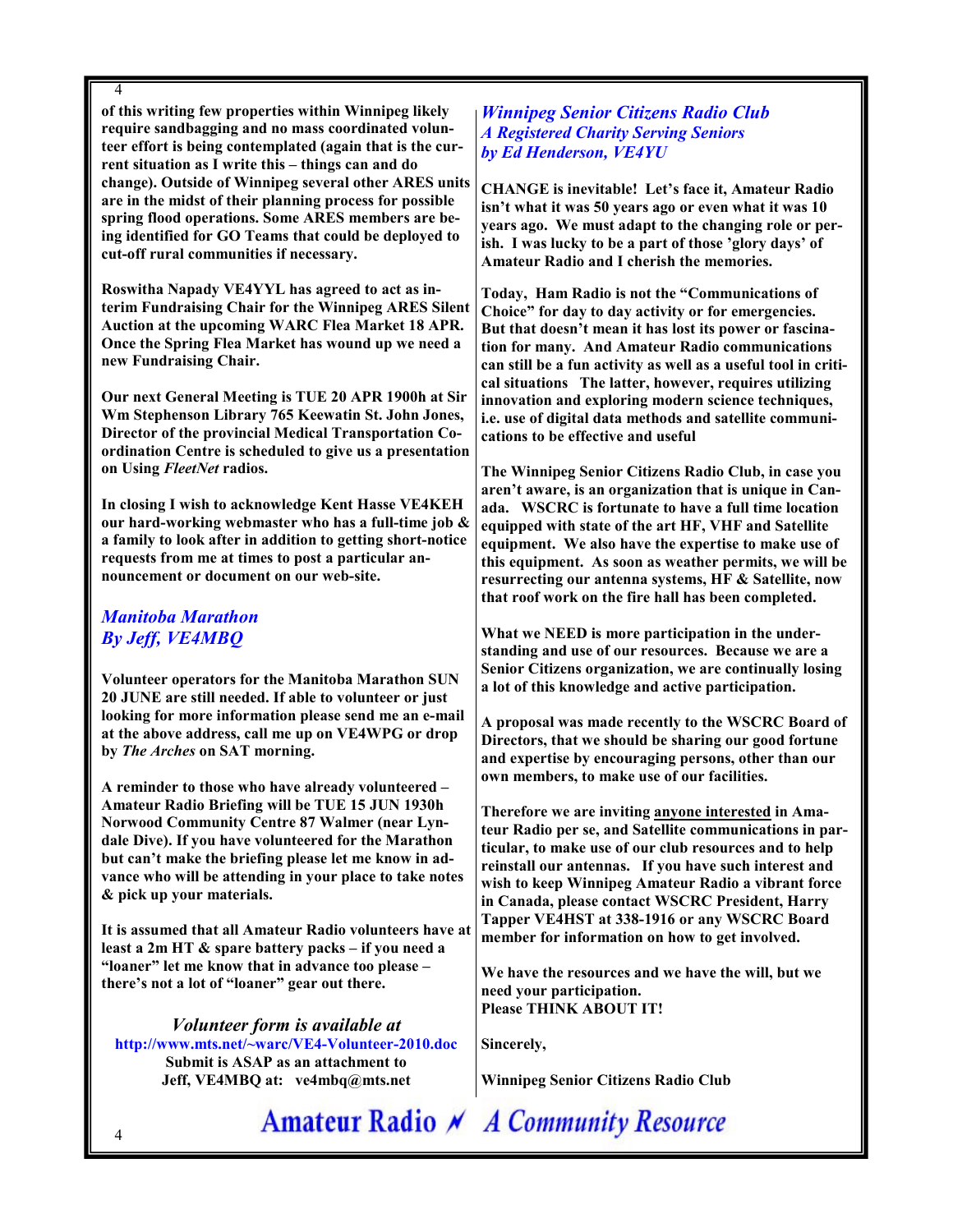#### 5

### Contest Calendar

Extracted From http://www.hornucopia.com/contestcal/contestcal.html

ARLHS Annual Spring Lites QSO Party 001Z, Apr 1 to 2359Z, Apr 11 SARL 80m QSO Party 1700Z-2000Z, Apr 1 NCCC Sprint 0230Z-0300Z, Apr 2 LZ Open 40m Sprint Contest 0400Z-0800Z, Apr 3 ARCI Spring QSO Party 1200Z, Apr 3 to 2359Z, Apr 4<br>SP DX Contest 1500Z, Apr 3 to 1500Z, Apr 4 SP DX Contest 1500Z, Apr 3 to 1500Z, Apr 4<br>EA RTTY Contest 1600Z, Apr 3 to 1600Z, Apr 4 EA RTTY Contest 1600Z, Apr 3 to 1600Z, Apr 4<br>Missouri OSO Party 1800Z, Apr 3 to 0500Z, Apr 4 1800Z, Apr 3 to 0500Z, Apr 4 and 1800Z-2359Z, Apr 4 RSGB RoPoCo 1 0700Z-0830Z, Apr 4 Low Power Spring Sprint 1400Z-2000Z, Apr 5 RSGB 80m Club Championship, CW 1900Z-2030Z, Apr 5 ARS Spartan Sprint 0100Z-0300Z, Apr 6 NCCC Sprint 0230Z-0300Z, Apr 9 Montana QSO Party 0000Z, Apr 10 to 2400Z, Apr 11 JIDX CW Contest 0700Z, Apr 10 to 1300Z, Apr 11 1200Z, Apr 10 to 1200Z, Apr 11 PODXS 070 Club PSK 31 Flavors Contest

 1200-1800 local, Apr 10 EU Spring Sprint, CW 1600Z-1959Z, Apr 10 1800Z, Apr 10 to 0359Z, Apr 11 and 1400Z-2359Z, Apr 11 QCWA Spring QSO Party 1800Z, Apr 10 to 1800Z, Apr 11 Yuri Gagarin International DX Contest 2100Z, Apr 10 to 2100Z, Apr 11 SKCC Weekend Sprint 0000Z-2400Z, Apr 11 UBA Spring Contest, SSB 0600Z-1000Z, Apr 11 International Vintage Contest HF 0800Z-1200Z, Apr 11 and 1400Z-1800Z, Apr 11 144 MHz Spring Sprint 1900 local - 2300 local, Apr 12 NAQCC Straight Key/Bug Sprint 0030Z-0230Z, Apr 14 CWops Mini-CWT Test 1100Z-1200Z, Apr 14 and 1900Z-2000Z, Apr 14 and 0300Z-0400Z, Apr 15 RSGB 80m Club Championship, SSB 1900Z-2030Z, Apr 14 0230Z-0300Z, Apr 16 TARA Skirmish Digital Prefix Contest 0000Z-2400Z, Apr 17 Holyland DX Contest 0000Z-2359Z, Apr 17 ES Open HF Championship 0500Z-0559Z, Apr 17 and 0600Z-0659Z, Apr 17 and 0700Z-0759Z, Apr 17 and 0800Z-0859Z, Apr 17

Michigan QSO Party 1600Z, Apr 17 to 0400Z, Apr 18 EU Spring Sprint, SSB 1600Z-1959Z, Apr 17 EA-QRP CW Contest (20-10m) 1700Z-2000Z, Apr 17

Ontario QSO Party 1800Z, Apr 17 to 0500Z, Apr 18

Feld Hell Sprint 2000Z-2200Z, Apr 17

 and 0900Z-1700Z, Apr 18 ARRL Rookie Roundup, SSB 1800Z-2359Z, Apr 18 Run for the Bacon QRP Contest 0100Z-0300Z, Apr 19 222 MHz Spring Sprint 1900 local - 2300 local, Apr 20

 (80m) and 2000Z-2300Z, Apr 17 (40m) and 0700Z-1100Z, Apr 18 (20-10m)1100Z-1300Z, Apr 18

2100Z, Apr 17 to 0500Z, Apr 18

and 1200Z-1800Z, Apr 18

AWA John Rollins Memorial DX Contest 2300Z, Apr 21 to 2300Z, Apr 22 and 2300Z, Apr 24 to 2300Z, Apr 25 RSGB 80m Club Championship, Data 1900Z-2030Z, Apr 22 0230Z-0300Z, Apr 23 10-10 Int. Spring Contest, CW 0001Z, Apr 24 to 2359Z, Apr 25 SP DX RTTY Contest 1200Z, Apr 24 to 1200Z, Apr 25<br>Helvetia Contest 1300Z, Apr 24 to 1259Z, Apr 25 Helvetia Contest 1300Z, Apr 24 to 1259Z, Apr 25<br>ORP to the Field 1500Z, Apr 24 to 0300Z, Apr 25 1500Z, Apr 24 to 0300Z, Apr 25 Florida QSO Party 1600Z, Apr 24 to 0159Z, Apr 25 and 1200Z-2159Z, Apr 25 Nebraska QSO Party 1700Z, Apr 24 to 1700Z, Apr 25 SKCC Sprint 0000Z-0200Z, Apr 28<br>432 MHz Spring Sprint 1900 local - 2300 local, Apr 28

NCCC Sprint Ladder 0230Z-0300Z, Apr 30 Good Luck In The Contest

1900 local - 2300 local, Apr 28

### WARC Field Day By, Mark, VE4MAB

Speaking of contests, WARC's Field Day preparations for the Saturday—Sunday, June 26 & 27, 2010, even are underway, headed by Bruce, VE4BDF.

### VE4BB

#### Will be On The Air 1 PM Saturday to 1 PM Sunday

We have reserved our space, Site 6 Group Use Area 2, at Birds Hill Park for the event and are going through the stages of checking the inventory list and planning promotional materials.



Field Day is a lot of fun for everyone, both Amateurs and visitors alike, so start spreading the word and stay tuned for more info.

If you have ideas for this year's Field Day and to volunteer to help out, please contact.. Bruce, VE4BDF, at bfeaver@shaw.ca

### What have you done to "promote amateur radio this week"

That line we credit to an old News stalwart, Peter Parker with using in his old VK1 and VK3 casts many years ago and it still stands true -WIA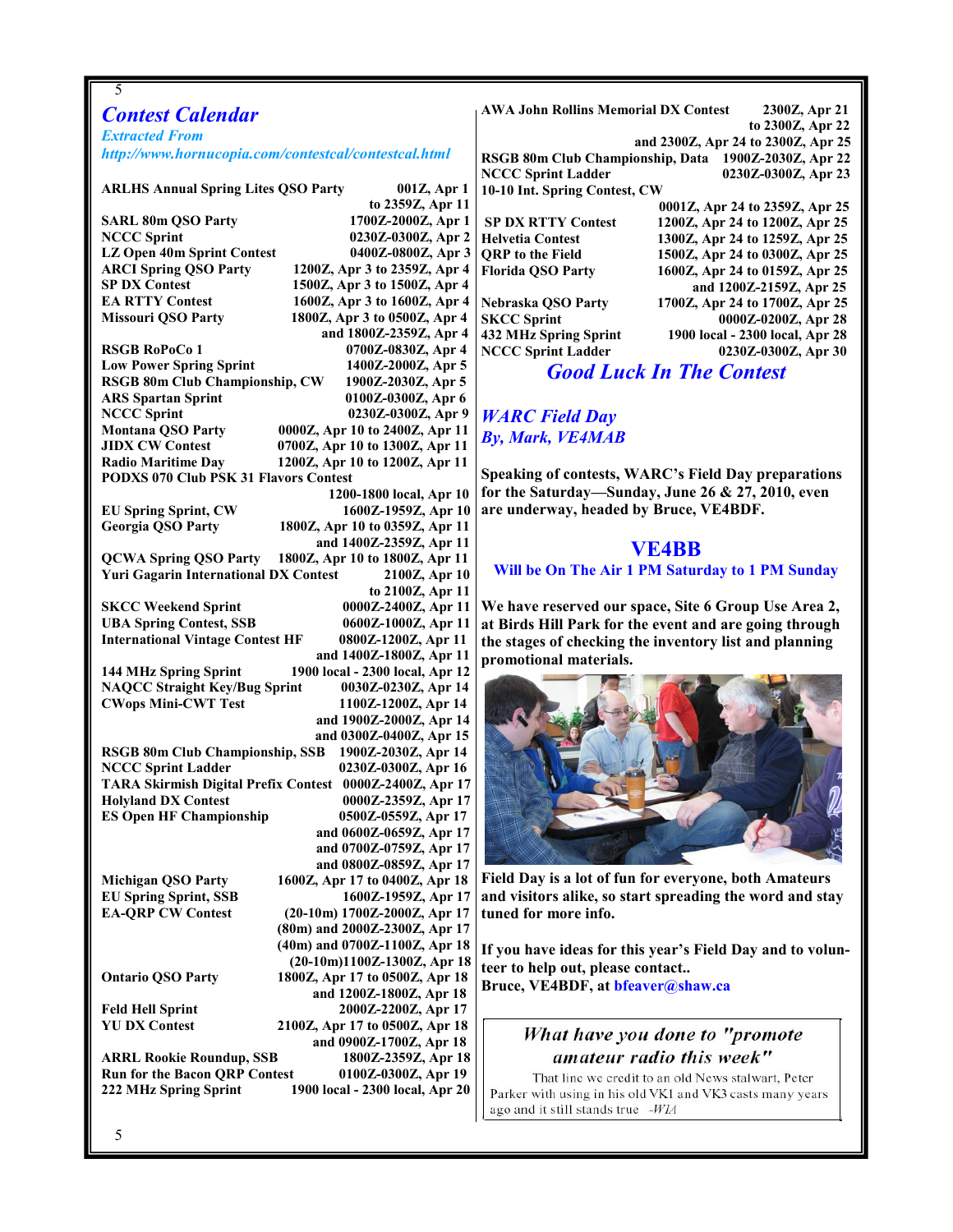

News From The Net

RAC Bulletin 2010 0010E Ontario South Director Elected 2010-03-16

Congratulations are extended to Mr. Chris Pitre VE3CTP/VE3ZO who was recently elected as the RAC Director for Ontario South for the remainder of a two year term which started January 1, 2010 ending December 31, 2011. He ran unopposed, eliminating the need for a balloted election.

RAC Bulletin 2010 009E RAC Section Manager Election Results Manitoba 2010-03-15

Congratulations are extended to Jan Schippers VE4JS who was recently returned as Section Manager for Manitoba for a two year term of office that will begin on July 1, 2010. Jan was unopposed eliminating the need for a balloted election.

 Doug Mercer VO1DTM Vice President Field Services Radio Amateurs of Canada

RAC Bulletin 2010 008E RAC Section Manager Election Results 2010-03-12

Congratulations are extended to Charlie Marsh VO1VZ who was recently re-elected Section Manager for Newfoundland and Labrador for a two year term starting July 1, 2010. He ran unopposed, eliminating the need for a balloted election.

 Doug Mercer VO1DTM Vice President Field Services Radio Amateurs of Canada

RAC Bulletin 2010 007E Canadian Amateur Radio Access to 137 Khz 2010-03-10

 Industry Canada has approved access by Canadian radio amateurs to the Low Frequency (LF) band 135.7 ? 137.8 kHz, subject to certain conditions. The Revised Canadian Table of Frequency Allocations, promulgated in December 2009 to incorporate changes arising from decisions taken at World Radiocommunication Conference (WRC) 2007, permits amateur use on a Secondary basis subject to Footnote 5.67A.

 The Footnote states: "Stations in the amateur service using frequencies in the band 135.7-137.8 kHz shall not exceed a maximum radiated power of 1 W (EIRP) and shall not cause harmful interference to stations of the radionavigation service operating in countries listed in No. 5.67. (WRC-07)". Industry Canada has advised that Canadian radio amateurs may now use the band and that Schedule I of RBR-4 Standards for the Operation of Stations in the Amateur Radio Service will be amended in due course.

 Richard Ferch VE3IAY/VE3KI Vice President Regulatory Affairs Radio Amateurs of Canada

TCA - The Canadian Amateur Canada's Amateur Radio Magazine by Mark, VE4MAB

If you are a RAC member, you know that TCA keeps you up to date with what's going on in Ham Radio in Canada.

If you are not a RAC member, here's what you are missing…

-President's Message -National and International news -Operating articles—HF DX, VHF/UHF/SHF, Repeaters and more -Articles for Beginners -Regulatory Information -Club News -The Canadian Contest Scene -Section News -Questions and Answers -Tips For The Shack And many more feature articles!

Visit http://www.rac.ca/tca/ for a sneak peak and consider joining RAC today!

https://www.rac.ca/store/membership-form-e.htm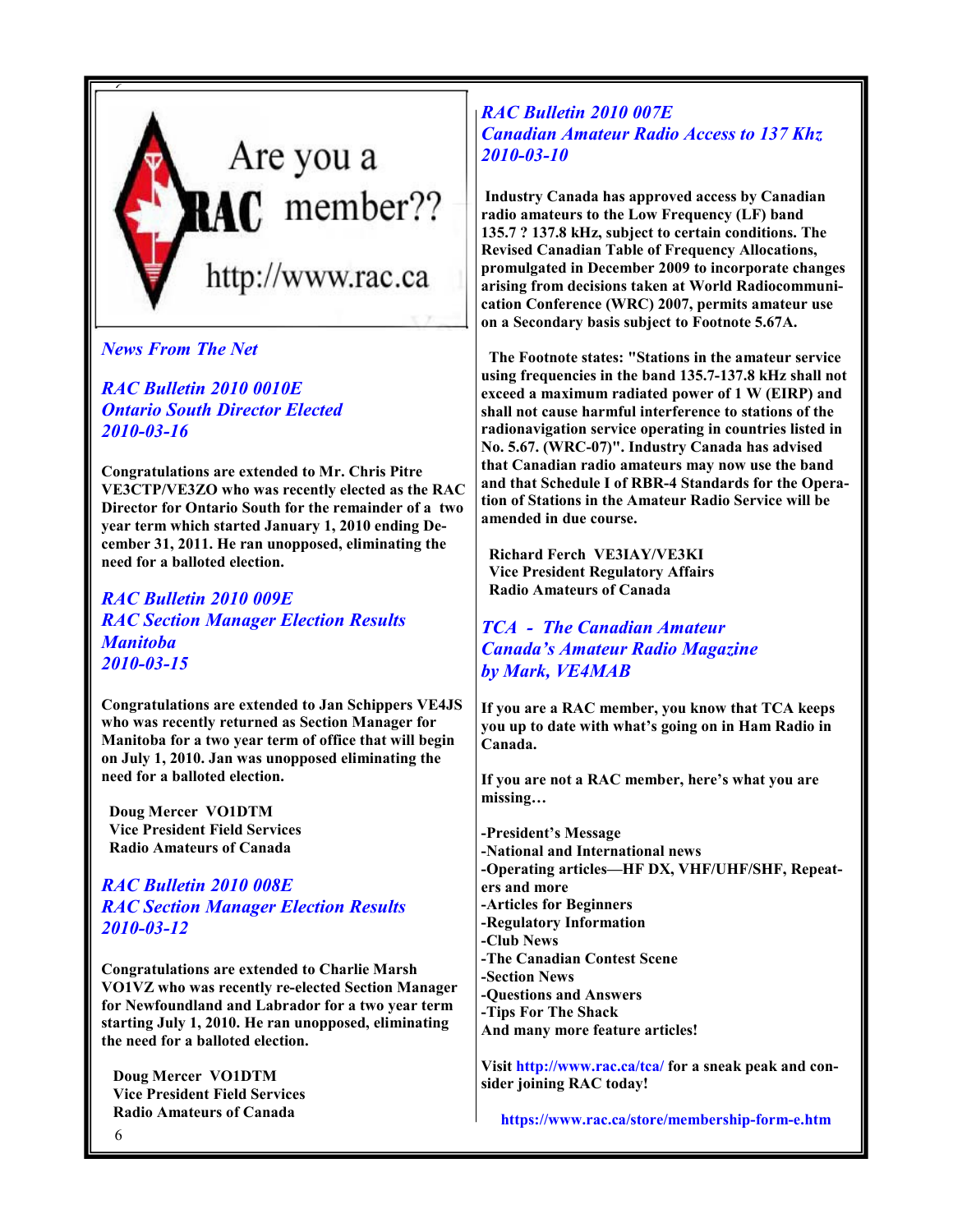### 7 Get Ready… D-Star Is Coming To Winnipeg

D-Star mobile and handheld Amateur radios are available from your Winnipeg ICOM Dealer…

Micro-HighTech Communications Ltd. 1348 Main Street, Winnipeg, MB 204-783-1885 Contact George Hill, VE4GDH

Visit Icom on the web.. http://www.icomcanada.com/products/ amateur/amateur.html

#### **Sunspots**

Good For DX, But for your Garmin….not so much! Submitted By Al, VE4YZ

.<br>- 200 원 전 전 200 원 전 전 200 원 전 전 200 원 전 200 원 전 200 원 전 200 원 전 200 원 전 200 원 200 원 200 원 200 원 200 원 200 원 20<br>- 200 원 200 원 200 원 200 원 200 원 200 원 200 원 200 원 200 원 200 원 200 원 200 원 200 원 200 원 200 원 200 원 200 원 200

Al sent in this link to a BBS article on potential GPS errors as we move to a solar max. The first solar max since GPS went retail!

"Sat-nav devices face big errors

as solar activity rises"

By Jason Palmer

http://news.bbc.co.uk/2/hi/science/ nature/8494225.stm

The article explains how GPS works and includes a video explaining how the sun effects the system.

### WSCRC General Meeting By David, VE4DAR

"Damn the torpedoes! Full speed ahead!"

That attitude enabled the Winnipeg Senior Citizens Radio Club's Governing Board to hold a successful meeting on St. Patrick's Day despite the effects of ageing, ill health and recent bereavements.

Fighting his own health challenges, President Harry VE4HST ably chaired the meeting, following an agenda well charted by Secretary Treasurer Ed VE4YU. Progress impediments, such as interruptions by folks lacking the knowledge and courtesy of how to behave in a meeting, were averted by the Chair.

Rules of Order suggest one sticks to the topic; speaks only once on an issue; and only one person speaks at a time when authorized by the Chair.

To my mind, two issues appear to be coloring what's happening at the Seniors: an incomplete slate of Officers, and an ageing/diminishing membership. Until this meeting, there was no Vice President ("Presidentin-Training"). With consultation, President Harry appointed Rolf VE4VZ as Acting Vice President.

Although I don't have a ready solution, I think there's still another mine in the waters. That's having one person serve as both Secretary and Treasurer. It doesn't matter who the incumbent is. Ed appears to be doing a terrific job at keeping the membership informed, handling the paper work, and maintaining the treasury. However, what would happen if Ed (or anyone else doing two essential jobs) were suddenly unable to continue?

Is there an understudy-in-training ready to step in? NO! We are in that situation because at the last and previous election no one was willing (or prepared) to take on the jobs except Ed. That's also the case for other radio clubs in the area.



This is related to the second issue: an ageing/ diminishing membership. Courtesy was paid to those who became Silent Keys during the previous year. Membership chair Bob VE4RCJ reported 150 members. But how many members are active? This meeting attracted only 17 persons, not a quorum.

Without a steady flow of new members, with some being groomed for leadership, in time any organization will sink. The Christmas Dinner, usually well attended and fun, was cut way back this year. There was discussion about closing Fridays due to insufficient duty officers.

I challenged the expressed assumption that new members will come naturally as they age and retire from other clubs. "Naturally" doesn't work. We have to recruit actively.